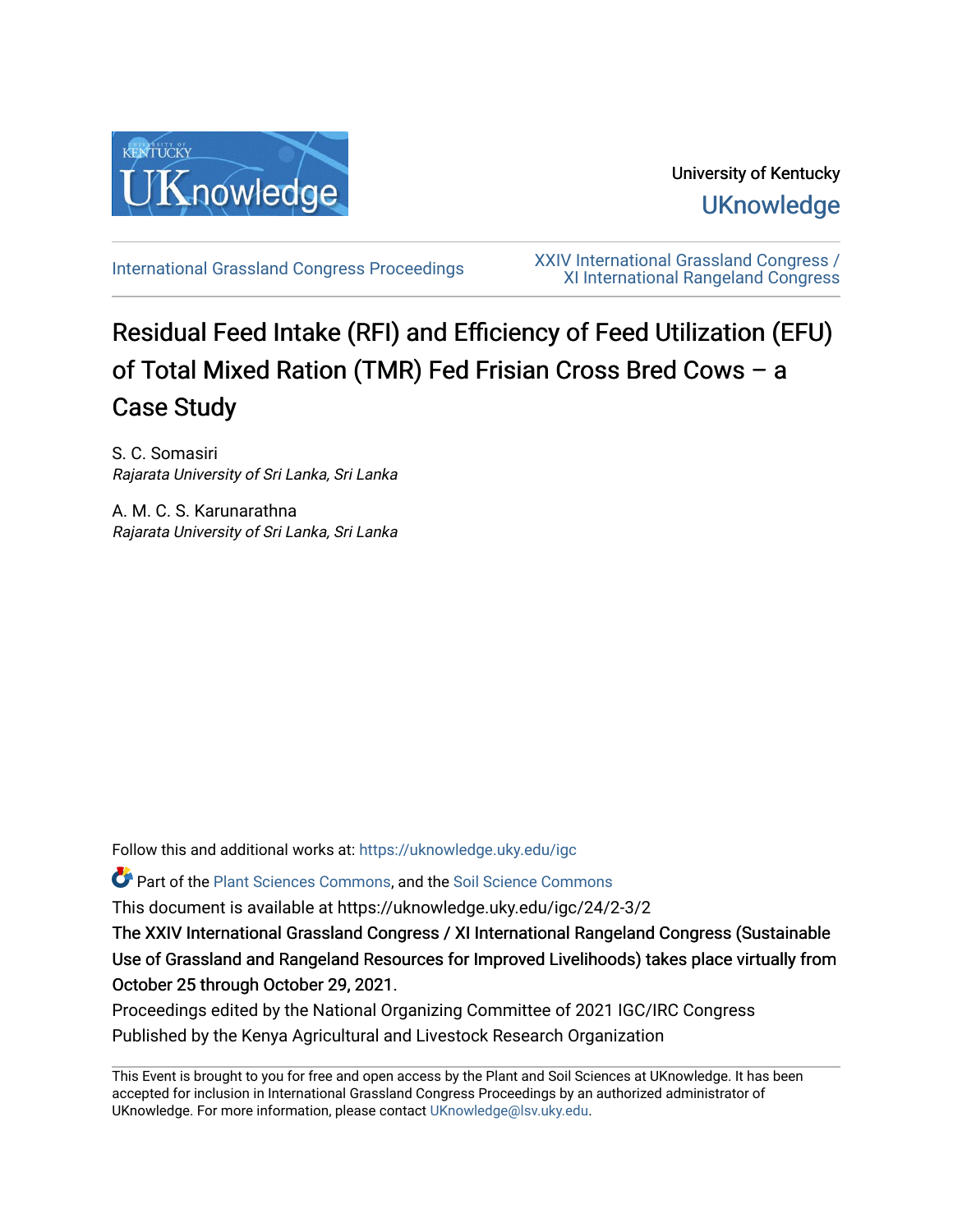# Residual Feed Intake (RFI) and Efficiency of Feed Utilization (EFU) of Total Mixed Ration (TMR) fed Frisian cross bred cows – a case study

Somasiri S. C. and Karunarathna A.M.C.S.

Department of Animal and Food Sciences, Faculty of Agriculture, Rajarata University of Sri Lanka, Sri Lanka

**Key words**: [feeding trial; grass based rations; regression model; Sri Lanka]

# **Abstract**

Residual Feed Intake (RFI) is the difference between an animal's actual feed and expected feed intakes for a given period of time. Literature shows that highly efficient animals have a negative or lower RFI. Thus understanding about RFI is important to maintain an efficient herd. A feeding trial was undertaken at a commercial farm in Sri Lanka having Frisian cross bred cows. The cows were fed with a grass-based Total Mixed Ration (TMR) having maize (*Zea mays*), CO3 (*Pennisetum perpureum X Pennisetum americarnum)*, beer pulp (wet brewer's grain), dhal meal (*Lens culinaris*), mineral mixture and commercial cattle feed. However, the milk yields were lower than expected affecting the farm profit. Thus a study was undertaken to test a new TMR with the hypothesis that the new TMR would enhance milk production of the cows. Eighteen, Frisian cross bred cows were randomly assigned into two groups (Treatment 1: existing TMR; TMR 1) and Treatment 2: new TMR; TMR 2), in a Randomized Complete Block Design (RCBD). Each treatment had three replicates. Data were collected (daily feed intake, milk yield and live body weight of cows) for a 28 day period. Residual Feed Intake was derived by a regression model using feed intake and live weight data. Efficiency of Feed Utilization was calculated using cumulative milk yield and feed intake data. The RFI in Treatment 1 (0.42 $\pm$ 0.197 kg/cow) was higher (P<0.05) than Treatment 2 (-0.45 $\pm$ 0.197 kg/cow). Efficiency of Feed Utilization in Treatment 2 (36%  $\pm$ 0.797 ml/cow) was higher (P<0.05) than Treatment 1 (29%  $\pm$ 0.797 ml/cow). The results show that the cows in Treatment 2 were more efficient than the cows in Treatment 1. Hence it can be concluded that the new TMR (TMR 2) consists of maize, CO3, Guinea grass (*Panicum maximum*), beer pulp, coconut (*Cocos nucifera*) poonac, rice bran, maize meal and mineral mixture was better than the exiting TMR (TMR 1).

# **Introduction**

The concept of Residual Feed Intake (RFI) is becoming important, and research has shown that RFI and feed conversion ratio (FCR) are heritable. Feed intake is affected by age, sex and composition of diet (Author and Herd 2008).

The major constraint faced by the dairy farmers in Sri Lanka is the high feeding cost. Because the available natural forages are of low nutrient content. Hence in order to meet the daily nutrient requirement, farmers have to purchase nutrient rich concentrate feed ingredients at a high cost. Recently the Sri Lanka Government has imported Frisian cross bred dairy cows from Australia to distribute among the dairy farmers with the aim to increase the present milk production. The areas where the above cows were distributed experience tropical climatic conditions with an average daytime temperature of  $30^{\circ}$ C. As being reared in temperate conditions since birth it was a major change for the cows. As a result the expected milk yield was not obtained from these cows. Many cows were stressed due to high temperature and humidity. The farm used for the present study reared these cows in house and fed with a grass based TMR having maize, CO3, beer pulp (wet brewer's grain), dhal meal, mineral mixture and commercial cattle feed. However, the milk yields were lower than the expected with the present TMR affecting the farm profit. The average milk yield was  $9.70 \pm 14$  litres per day far below the potential. Thus a feeding trial was undertaken using two TMR; existing TMR (Treatment 1;TMR 1) and a new TMR (Treatment 2; TMR 2) with the hypothesis that the Treatment 2 would enhance the milk production of cows. The objectives of the present paper were to estimate the RFI and Efficiency of Feed Utilization (EFU) related to the data obtained from the case study.

# **Methods and Study Site**

Research was undertaken between December 2018 and February 2019 at a privately-owned dairy farm in the Intermediate Zone (7.4322° N, 80.4438° E, altitude 66 m), Sri Lanka abiding to the general ethical guidelines adhered by the farm. Two total mixed rations prepared according to NRC (2001) were tested using 18 Frisian x Jersey cross bred lactating cows (age 3.5 years, average body weight  $418 \pm 13$  kg) giving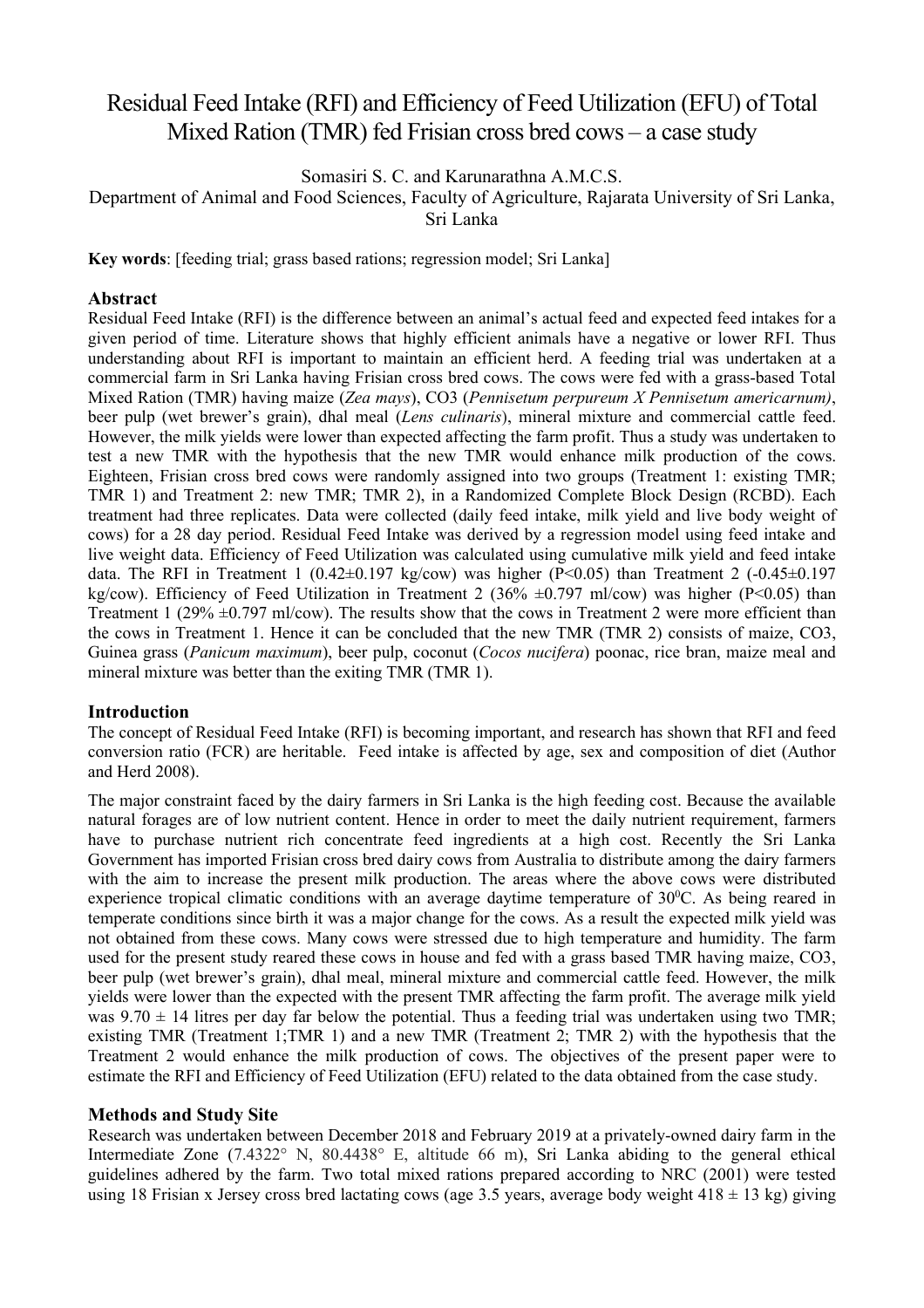an average milk yield of  $9.7 \pm 14$  litres (means  $\pm$  SE). The cows were randomly assigned into two groups based on their body weight with each group having 9 cows. The experimental design was Randomized Complete Block Design with three replicates per each treatment (Karunarathna et al. 2019). The as fed composition of Treatment 1 and Treatment 2 are given in Table 1. Stall feeding was undertaken at 5.30 and 17.00 hours daily and machine milking was practised at 3.30 and 15.30 hours daily. Water was available *ad lib*. Data (daily feed intake, milk yield and live body weight of cows) were collected for 28 day period. Residual Feed Intake (RFI) was derived by regression model provided by [Arthur and Herd, \(2008\)](#page-3-0) using feed intake and live weight data. Efficiency of Feed Utilization (EFU) was calculated using cumulative milk yield and feed intake data. All the data were analysed using SAS (2002).

Table 1. Composition of Treatment 1 and Treatment 2 (as fed basis)

| Raw ingredient                    | Treatment 1 % | Treatment 2 % |
|-----------------------------------|---------------|---------------|
| Maize (whole plant without cobbs) | 55.5          | 10            |
| CO <sub>3</sub>                   | 13.8          | 25            |
| Guinea grass                      |               | 20            |
| Commercial Cattle feed            | 11.1          |               |
| Beer pulp                         | 11.28         |               |
| Dhal meal                         | 5.55          |               |
| Coconut poonac                    |               | 20            |
| Rice bran                         |               | 10            |
| Maize meal                        |               | 10            |
| Mineral mixture                   | 2.77          |               |
| Total                             | 100%          | 100%          |

# **Results**

Table 2: Residual Feed Intake (RFI), Efficiency of Feed Utilization (EFU) and mean milk yield of cows in two treatments (means  $\pm$  SE).

| Treatment                                                                                                       | $RFI$ (kg/cow)            | EFU(%)                        | Milk yield (ml/cow)                       |
|-----------------------------------------------------------------------------------------------------------------|---------------------------|-------------------------------|-------------------------------------------|
| $1$ (TMR 1)                                                                                                     | $0.42 \pm 0.197^{\rm a}$  | $29\% \pm 0.797$ <sup>b</sup> | $282.2 \pm 7.85^{\circ}$                  |
| 2 (TMR 2)                                                                                                       | $-0.45 \pm 0.197^{\circ}$ | $36\% \pm 0.797$ <sup>a</sup> | $337.5 \pm 7.85^{\circ}$                  |
| the contract of the contract of the contract of the contract of the contract of the contract of the contract of |                           |                               | $\sim$ $\sim$ $\sim$ $\sim$ $\sim$ $\sim$ |

<sup>a b</sup> means within the same column with different superscripts are significantly different ( $p < 0.05$ ).

Milk yield obtained from Treatment 2 was higher (P<0.05) than Treatment 1. The RFI in Treatment 1 was higher (P<0.05) than Treatment 2. Efficiency of Feed Utilization in Treatment 2 was higher (P<0.05) than Treatment 1.

# **Discussion**

Residual Feed Intake (RFI) is the difference between the actual feed intake and expected feed intake of an animal depending on its size and growth (Author and Herd 2008) which is a trait related to feed efficiency yet independent of live body weight and live weight gain (Basarab et al. 2003). Literature shows that highly efficient animals have a negative or lower RFI (Athur and Herd 2008: Begli et al. 2016: Yi et al. 2018). If the RFI is negative it shows that the actual feed intake is lower than the expected feed intake. If that is the case, then the cost of production would be less in the farm (Basarab et al. 2003). Evaluating EFU is vital to rectify the issues related to high cost of feeding as EFU is estimated using the amount of production per unit of feed intake (Author and Herd 2008). Thus understanding about RFI and EFU is important to maintain an efficient herd.

The results in the present study show that the cows in Treatment 2 had lower and negative RFI and a higher EFU than the cows in Treatment 1. According to the above results, the cows fed with Treatment 2 had produced higher milk yields while consuming less feed when compared to Treatment 1. However as Archer et al. (2004) suggests the length of the research period is vital when analysing feed efficiency traits. Thus it is early to decide whether the Treatmen 2 (TMR 2) is more efficient than Treatment 1 (TMR 1) without long